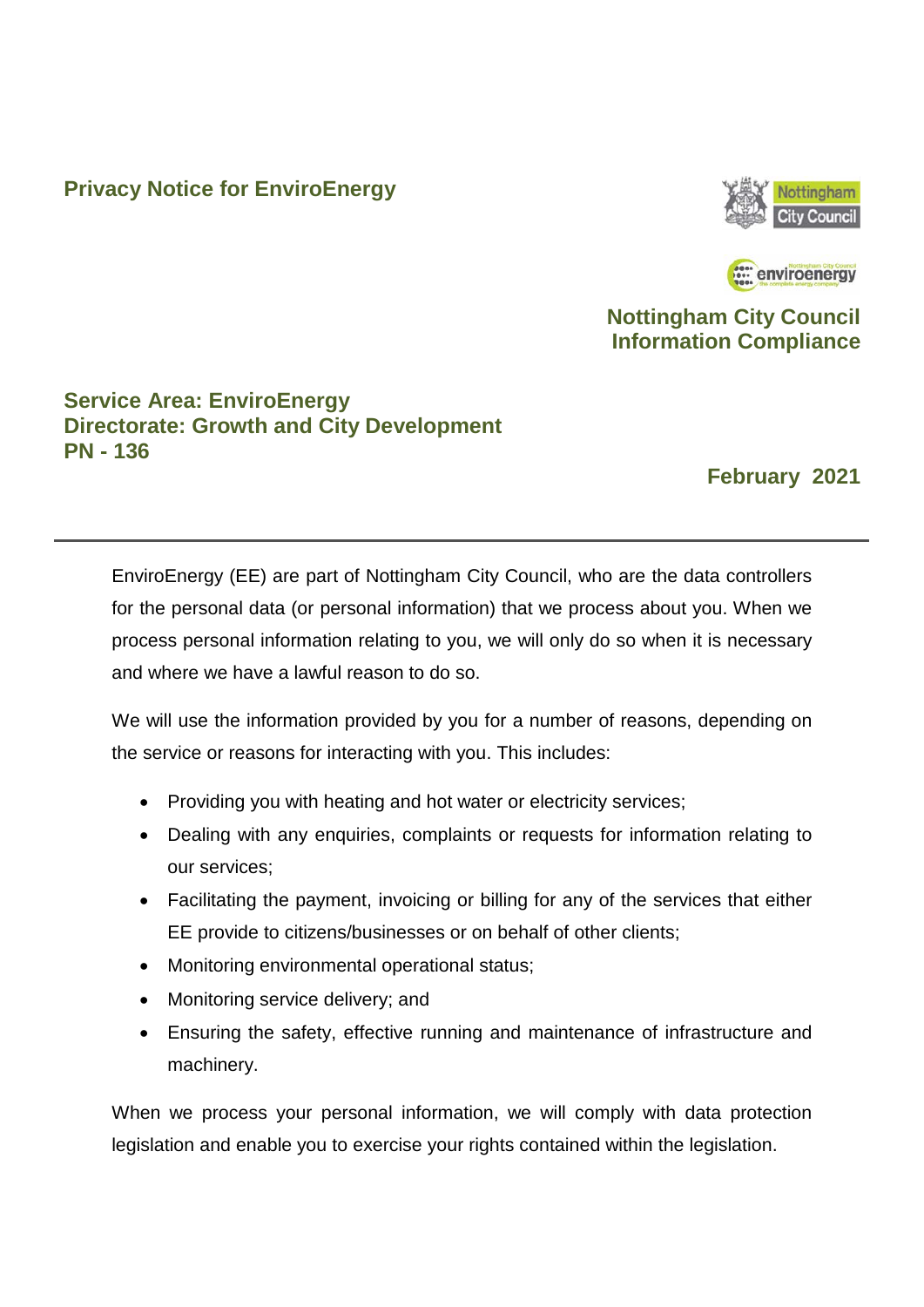



#### **What personal information will the Council process?**

The information that we collect about you to fulfil the purposes, objectives, or to deliver the services outlined above may relate to your:

- Name
- Address
- Contact information (email, mobile number or landline)
- Financial details for payments, billing or invoicing (bank account details or debit/credit card details.
- Whether you are considered a 'vulnerable person' when it relevant. This may include:
	- Age;
	- Health conditions such as disabilities, physical or mental health issues, hearing or visual impairment;
	- Heat dependency assessments;
	- Any other relevant consideration or factor that we use to assess vulnerability.
- If we deal with you as a business customer, then we will process information relating to that commercial contract which may include the names and job roles of any signatories or points of contract relevant to the contractual relationship.

The information provided by you may include the following 'special categories of personal data':

- Physical or mental health (this will only be collected when assessing whether you are a 'vulnerable person'.
- Ethnicity data may be asked for during consultation processes.

#### **Lawful basis for processing**

The basis under which we use your personal information for these purposes is that this is: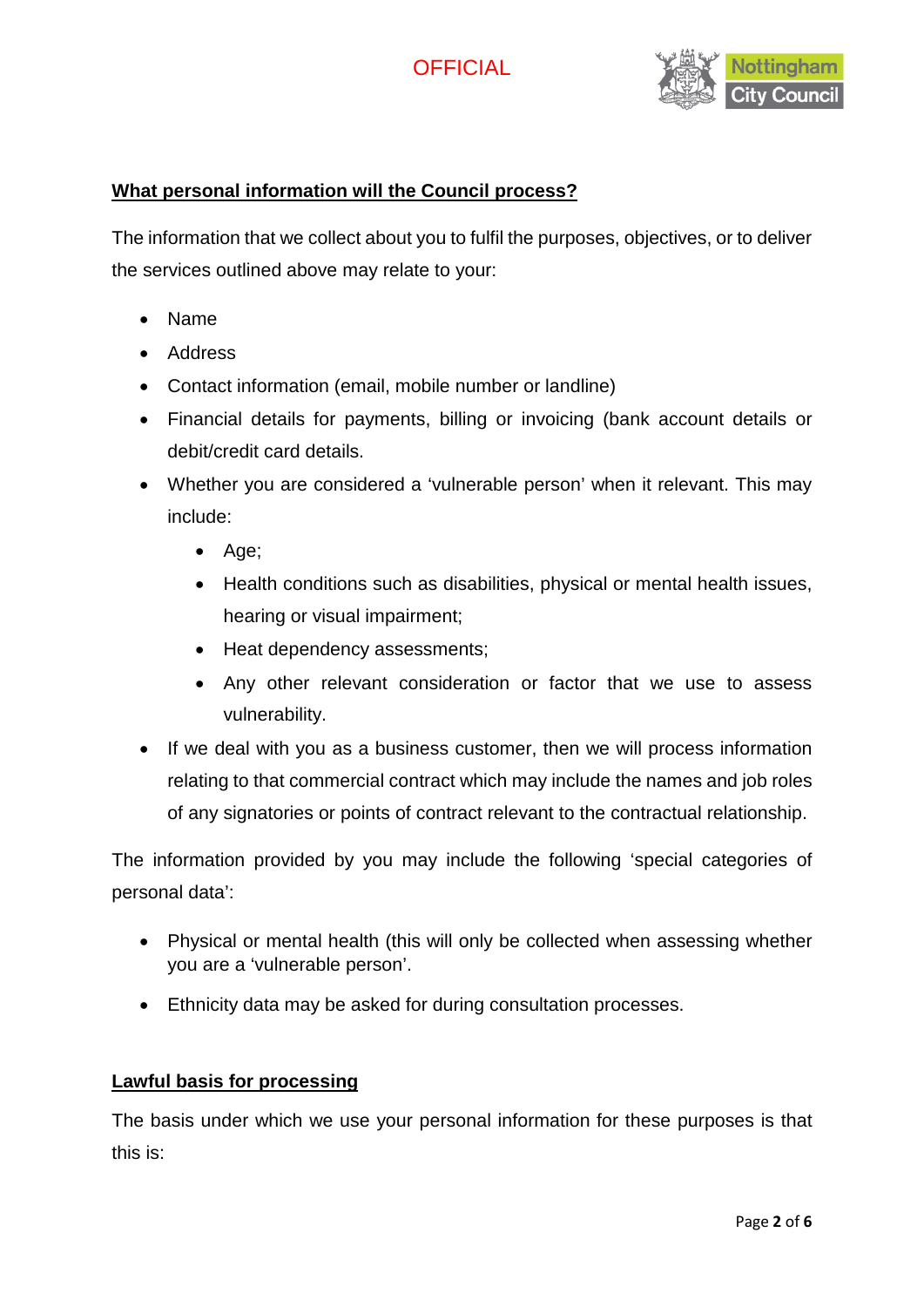

- That it is necessary for the performance of a contract to which you are party. This is the case when we provide you with and bill you for heating (including in cases where you pay for your heating on a pay as you go basis);
- That it is necessary for the performance of a task carried out in the public interest or in the exercise of official authority vested in the Council;

The condition under which we process 'special categories of personal data' is that such use is:

- necessary for reasons of substantial public interest; or
- necessary in order to protect your vital interests

and in accordance with the provisions of the UK General Data Protection Regulation and the Data Protection Act 2018.

We may also process you may also include personal data relating to criminal offences. This may be the case when we investigate cases of fraud or other unlawful acts. The condition under which this information is processed is for the prevention and detection of unlawful acts.

## **Will my information be shared with other organisations or used for other purposes?**

The Council will only share your personal information with other departments within the Council, and with other organisations when it is necessary to provide the services to you, and when we have a lawful reason to do so. The Council may also share your information when we are obliged to by law.

In relation to this service, the Council may share your personal information with:

- Nottingham City Homes. This could be when they are acting as landlords for your residence and it is necessary;
- Other Landlords or housing provider;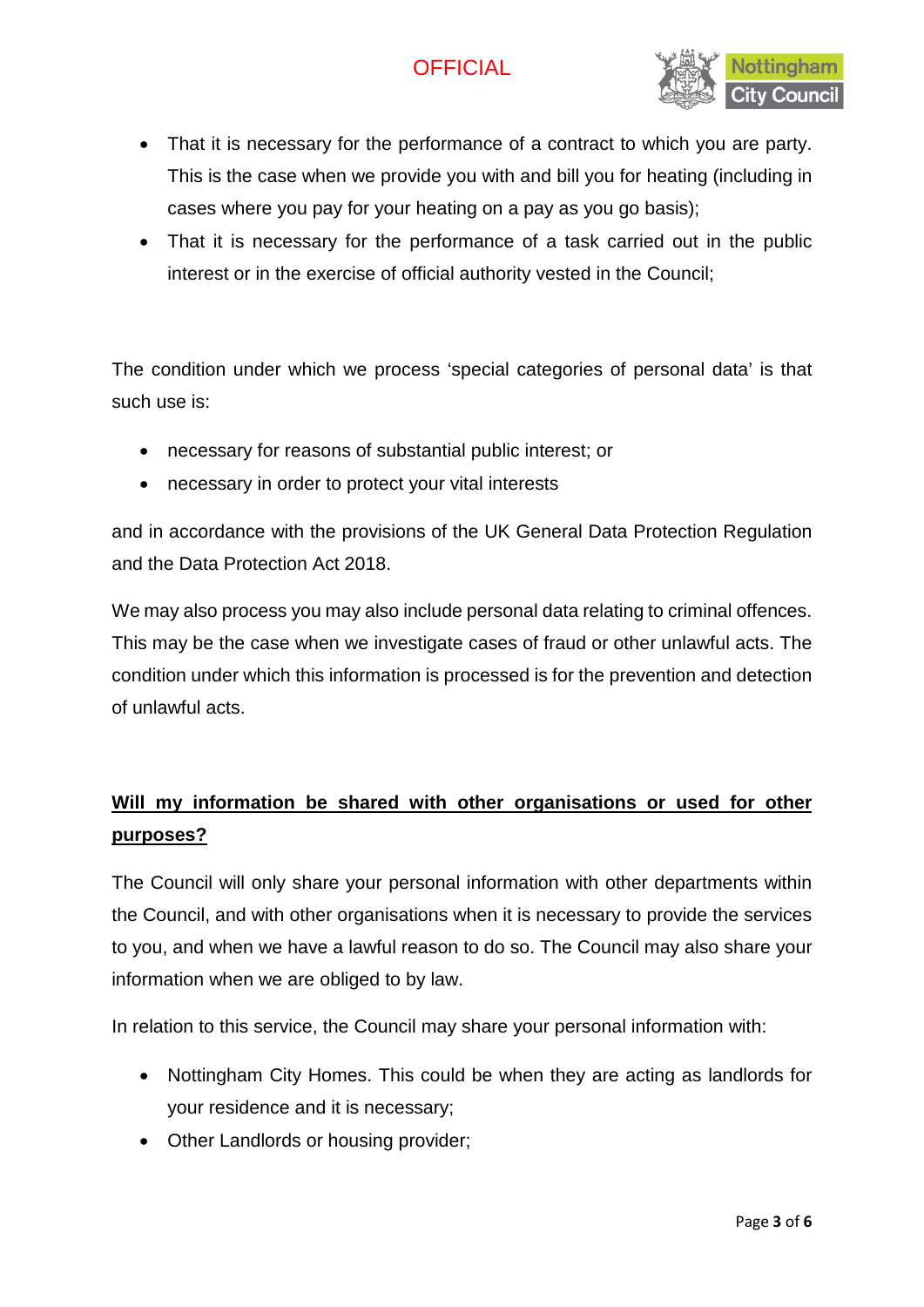

- Our data processors who provide IT infrastructure and physical document services such as case management systems, payment platforms or storage. This may include:
	- Microsoft
	- Lily Comms
	- Sycous
- Social Services or the People Department of the Council when we believe there is a safeguarding or serious risk to health or life;
- Environment Agency. This information will not be able to identify you and is shared as part of EE and NCC's obligations to report statistics and compliance.

The information provided by you may also be used for the purpose of any other function carried out by the Council. This may include sharing your information across the Council, or with external organisations. Information about these functions and the legal basis on which information is used for them can be found at <http://www.nottinghamcity.gov.uk/privacy-statement/>

The information will only be used for another purpose where it is lawful to do so.

#### **Do I have to provide the information?**

You **are not** obliged by statute to provide some of the information that is specified here. However, failure to do so would mean that we would be unable to provide you with the services described above.

#### **How long will the Council retain the data for?**

The information that you have provided will be kept for:

• The length of time that we have a contract with you, or provide you with a service, plus 6 years

The Council publish an Information Asset Register (IAR), this will outline the retention periods for the personal data we process. You can find this IAR on our website <https://geoserver.nottinghamcity.gov.uk/information-asset-register/>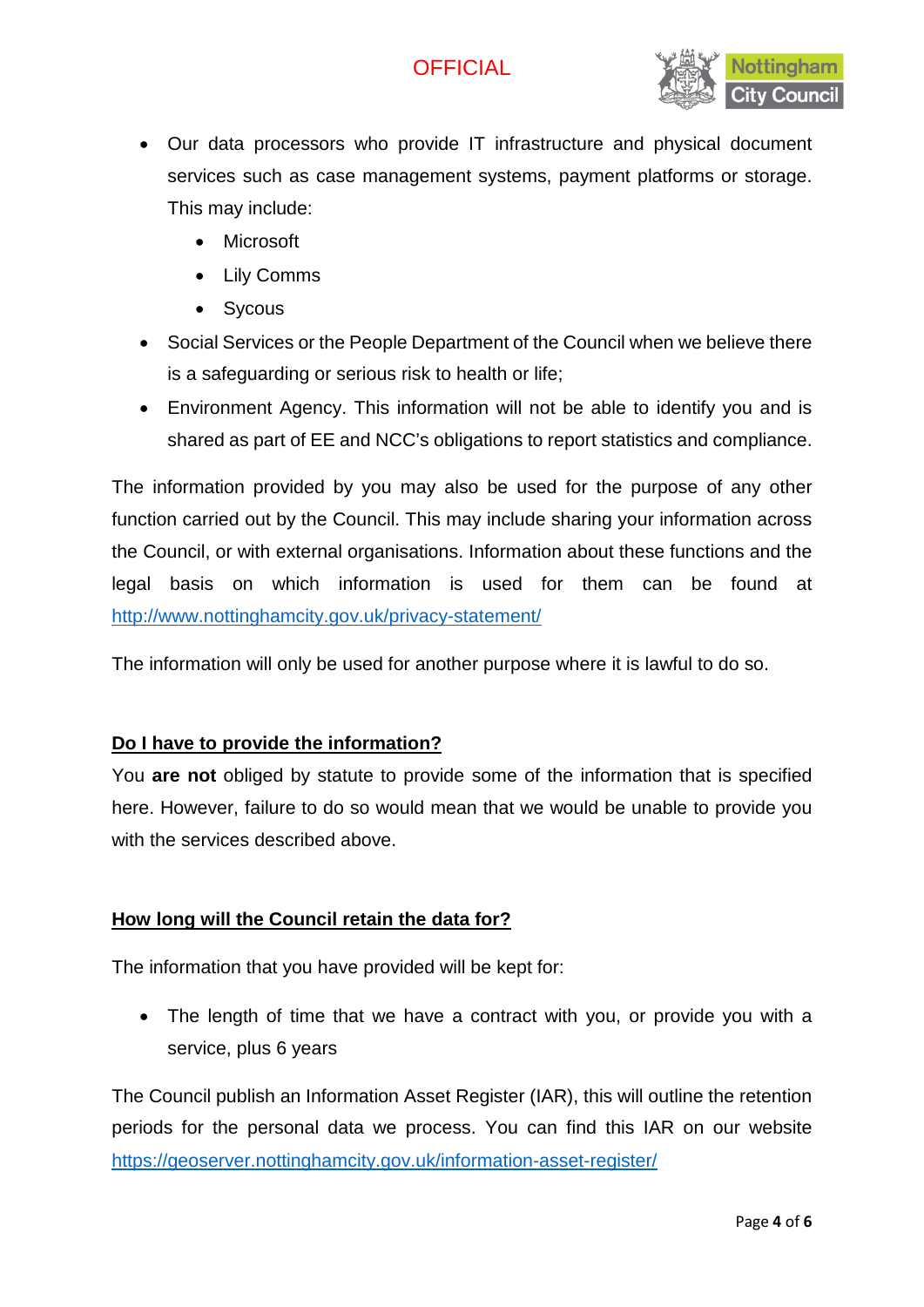

#### **Information Rights**

The UK General Data Protection Regulation provides for the following rights as prescribed by the legislation:

- A right to request a copy of your information
- A right to request rectification of inaccurate personal data
- A right to request erasure of your data known as 'the right to be forgotten'
- A right to in certain circumstances to request restriction of processing
- A right in certain circumstances to request portability of your data to another provider
- A right to object to processing of data in certain circumstances
- A right regarding automated decision making including profiling

However, Nottingham City Council can restrict the above rights in certain circumstances for example to avoid obstructing an investigation, avoid prejudicing the prevention, detection, investigation or prosecution of criminal penalties or to protect the rights and freedoms of others.

#### **Data Protection Officer**

The Data Protection Officer is Naomi Matthews. You can contact the data protection officer at: Loxley House, Station Street, Nottingham, NG2 3NG or at [data.protectionofficer@nottinghamcity.gov.uk](mailto:data.protectionofficer@nottinghamcity.gov.uk) .

#### **Information Commissioner's Office**